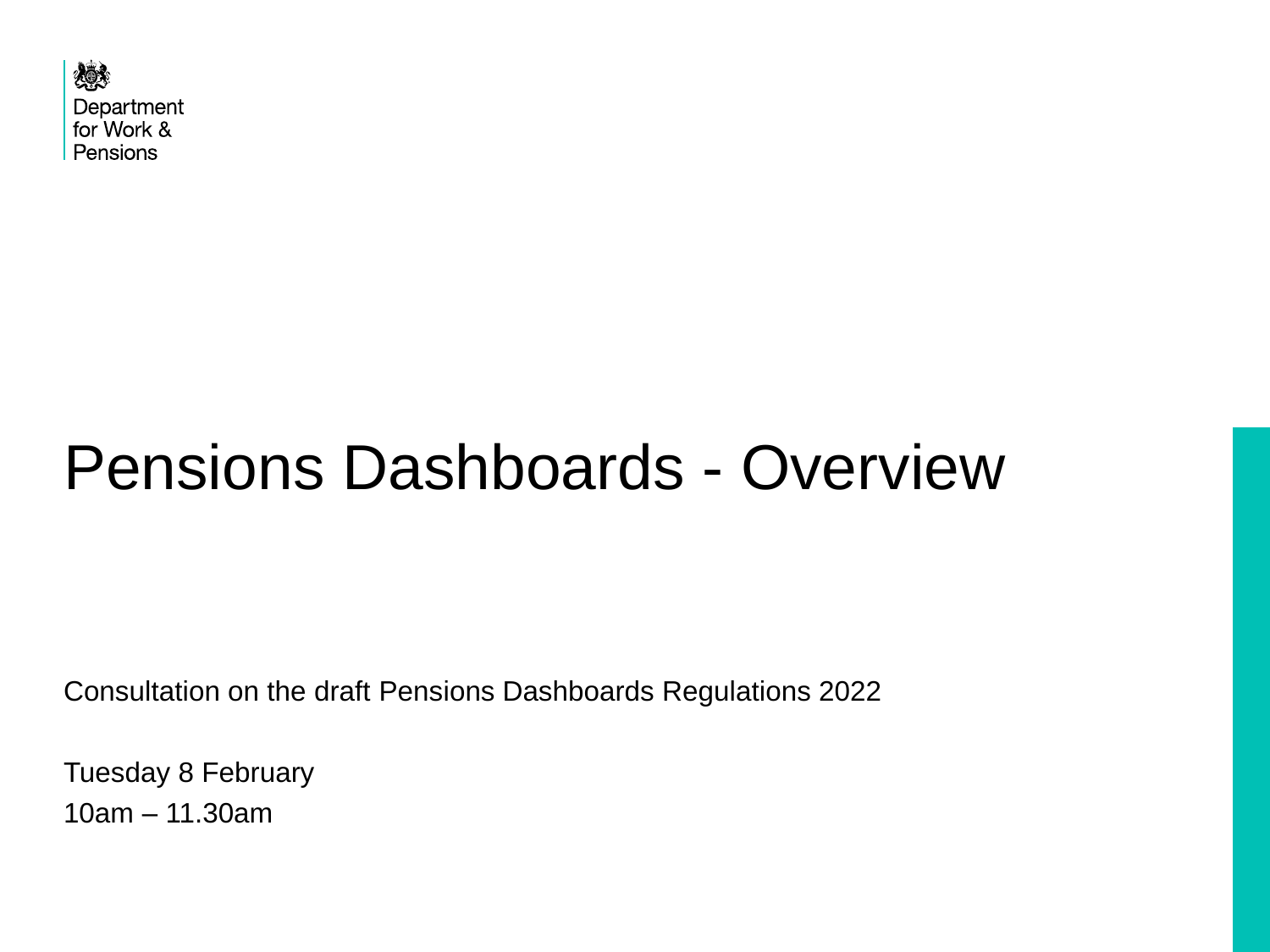### Scope and objectives of this webinar

- This session provides an overview and introduction to the Pensions Dashboards consultation on the draft Regulations 2022.
- The session is being recorded and there will be a Q&A at the end of the presentation.
- Further detailed sessions will take place in the coming weeks:

| <b>Date</b>      | <b>Time</b>    | <b>Session</b>                                                                                              |
|------------------|----------------|-------------------------------------------------------------------------------------------------------------|
| 10 February 2022 | 10am - 11.30am | Delivering and using<br><b>Pensions Dashboards</b>                                                          |
| 17 February 2022 | 10am - 11.30am | The pensions industry $-$<br>getting ready for dashboards                                                   |
| 24 February 2022 | 10am - 11.30am | Pensions dashboards<br>retirement values - helping<br>consumers to understand<br>their income in retirement |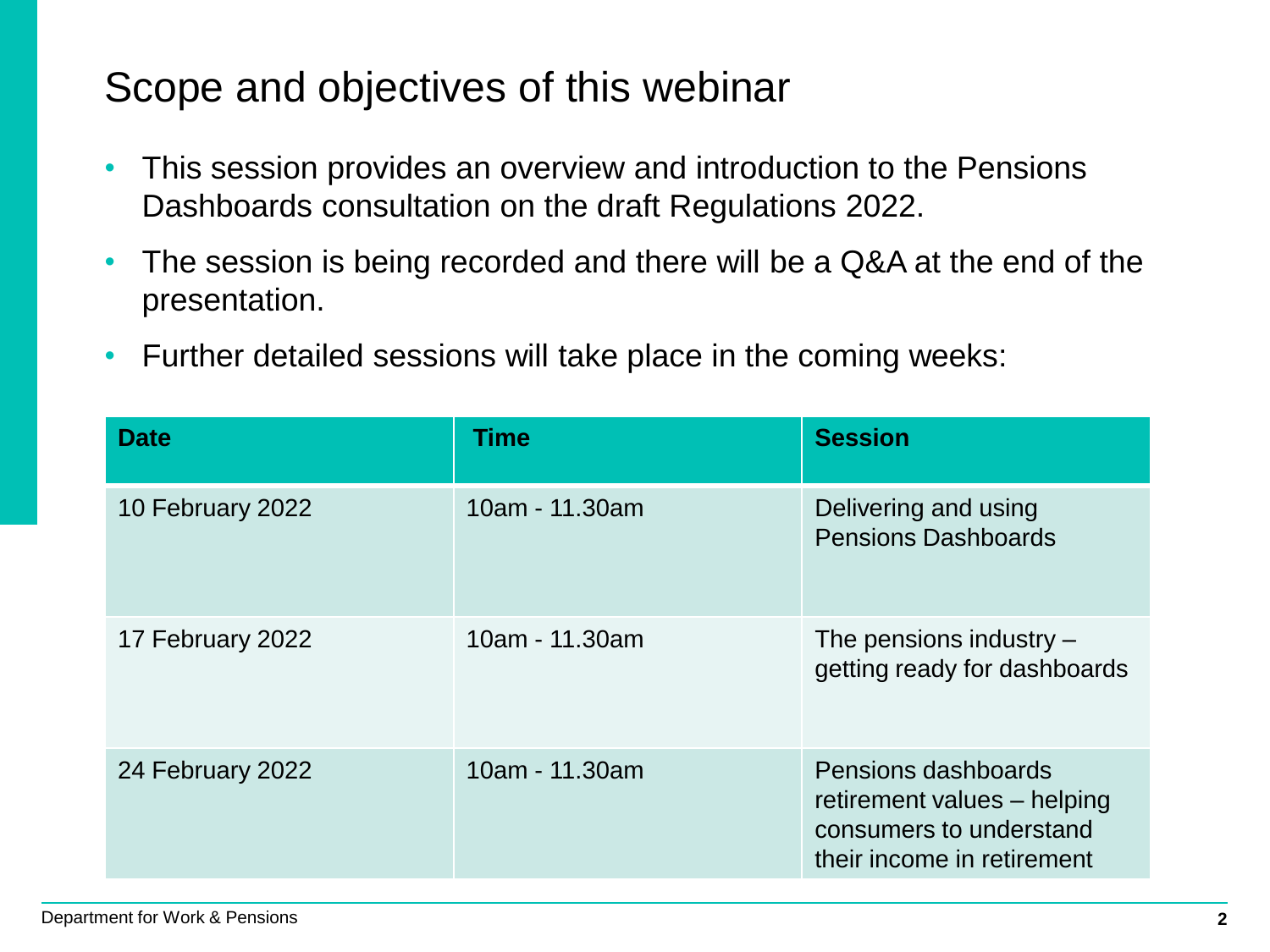## Overview – purpose of dashboards

- Pensions dashboards will allow individuals to view information about their pensions in one place – including information about the State Pension.
- They can help improve awareness and understanding, reconnect individuals with any lost pension pots and transform how we think about and plan for retirement.
- Individuals will have a choice of dashboard providers – the Money and Pensions Service (MaPS) dashboard or one from a Qualifying Pensions Dashboard Service (QPDS) – which they can access at a time of their choosing.



Pensions dashboards will help people make sense of their pensions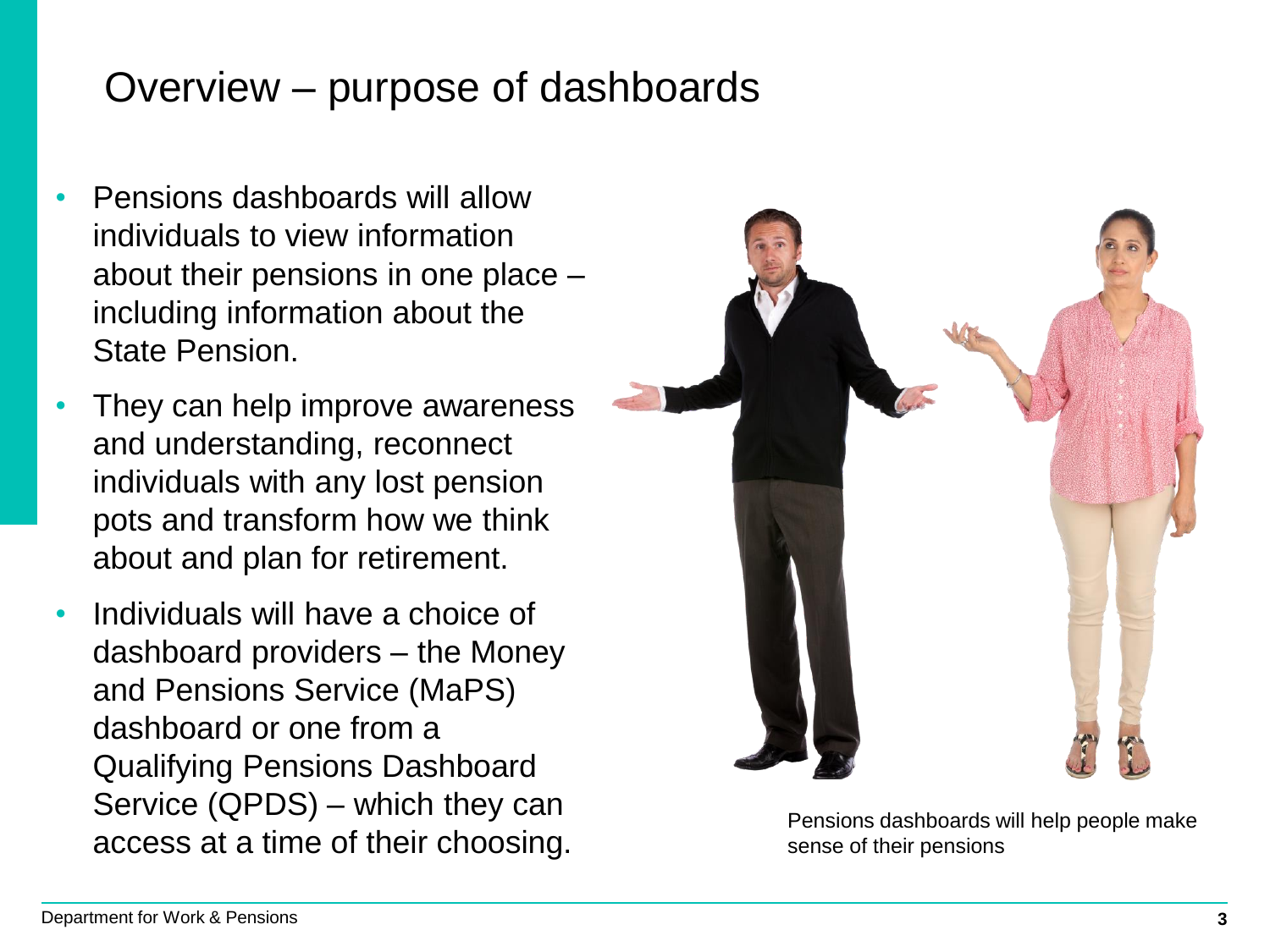## Purpose and scope of the Regulations and timeline

The Regulations extend to England, Scotland and Wales and set out:

- requirements for pensions dashboards service providers;
- requirements for trustees or managers of occupational pension schemes with at least 100 relevant members;
- relevant members include active and deferred members of occupational pension schemes, not pensioner members; and
- provisions for the Pensions Regulator to take enforcement action

#### **Expected timeline:**

- Consultation closes 13 March 2022
- Consultation response expected to be published Summer 2022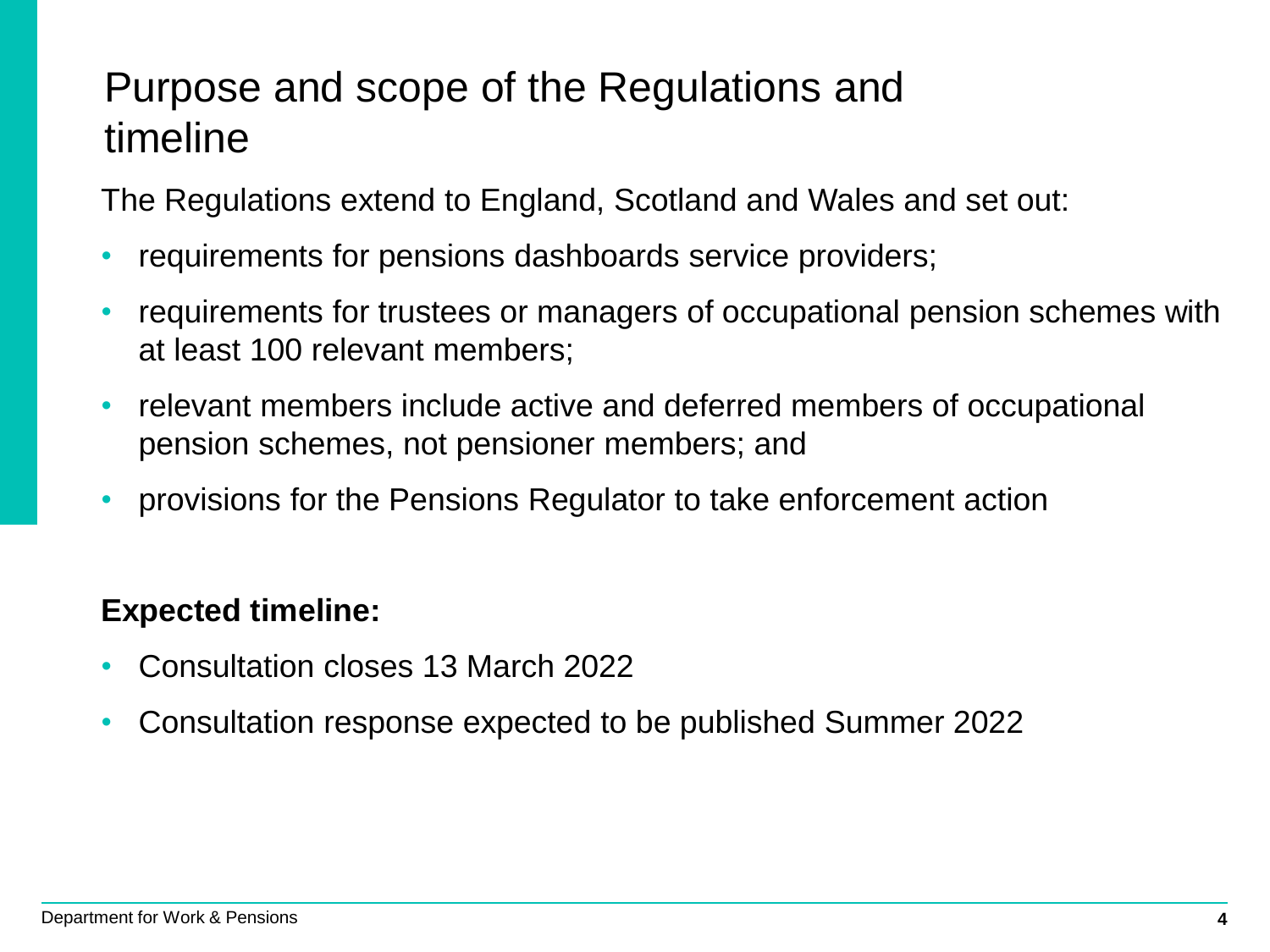## How dashboards will work

- The dashboard digital architecture will verify the individual's identity and obtain their consent to complete a search.
- Individuals will make a request to find their pensions, then once they've received a confirmed match, they can request to view more detailed data about their pension.
- All pensions information for the individual can be seen side by side on the dashboard, including information about expected income in retirement.

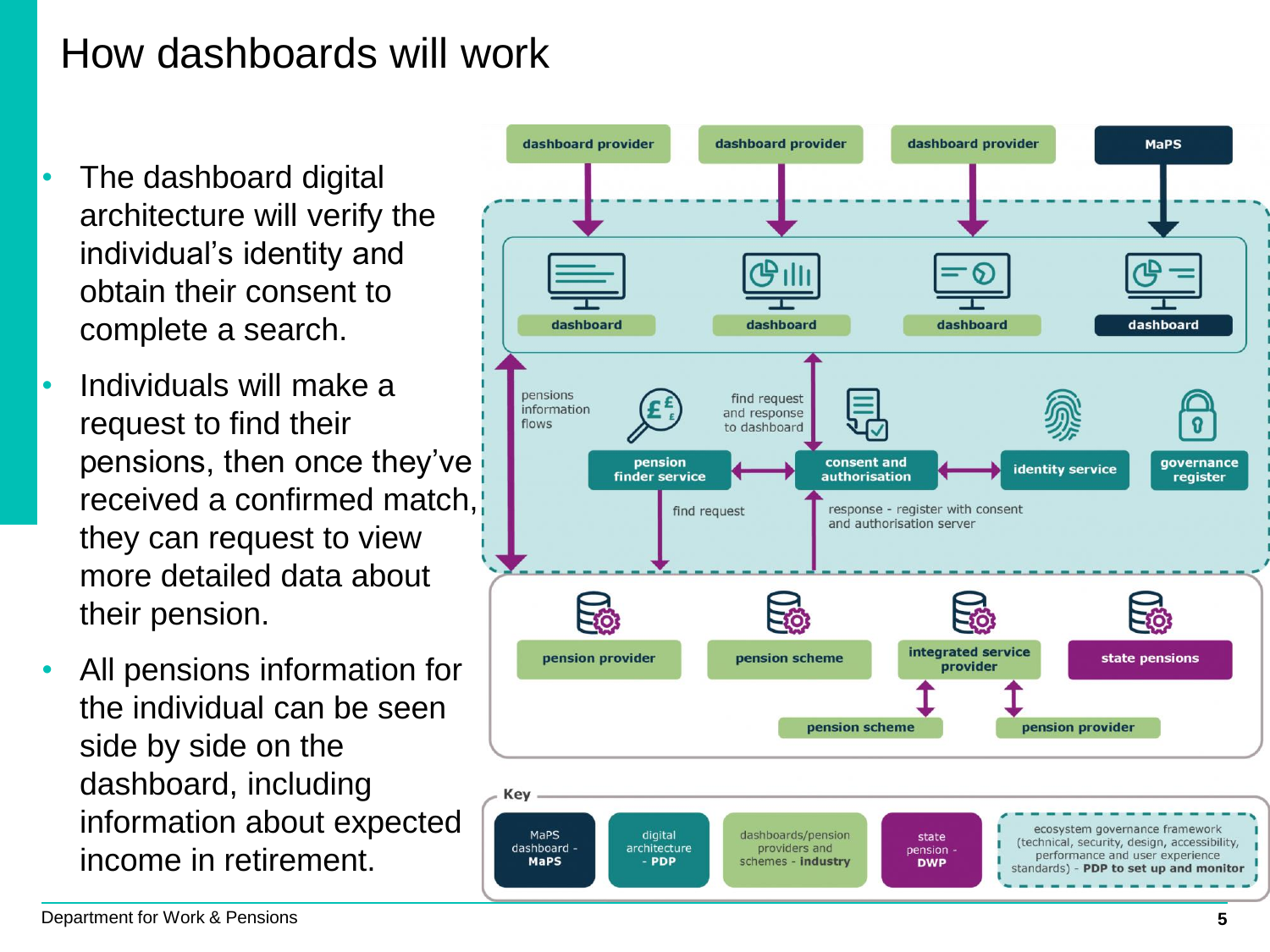## User Research – building on evidence and understanding user need

#### **Rapid Evidence Assessment of the existing evidence**

• This found the most important piece of information is projected retirement income

#### **Qualitative research**

- This found individuals expect as a minimum to see personal and workplace pensions, with retirement income projections
- A 'find-only' dashboard concept had limited appeal and participants still expected to see values; whereas 'find and view' service containing both accrued and projected value information has a wide level of appeal and resonates with the broadest possible range of potential end users.

#### **User-Centred Design and iterative user testing to inform service design and standards development**

• Testing so far has suggested presentation of income-based values is important to support user understanding and engagement, and seeing accrued and projected income values together aids user comprehension

#### **Usability Working Group**

• To ensure the user is fully represented in the development of pensions dashboards, and includes representatives from consumer bodies and potential dashboard providers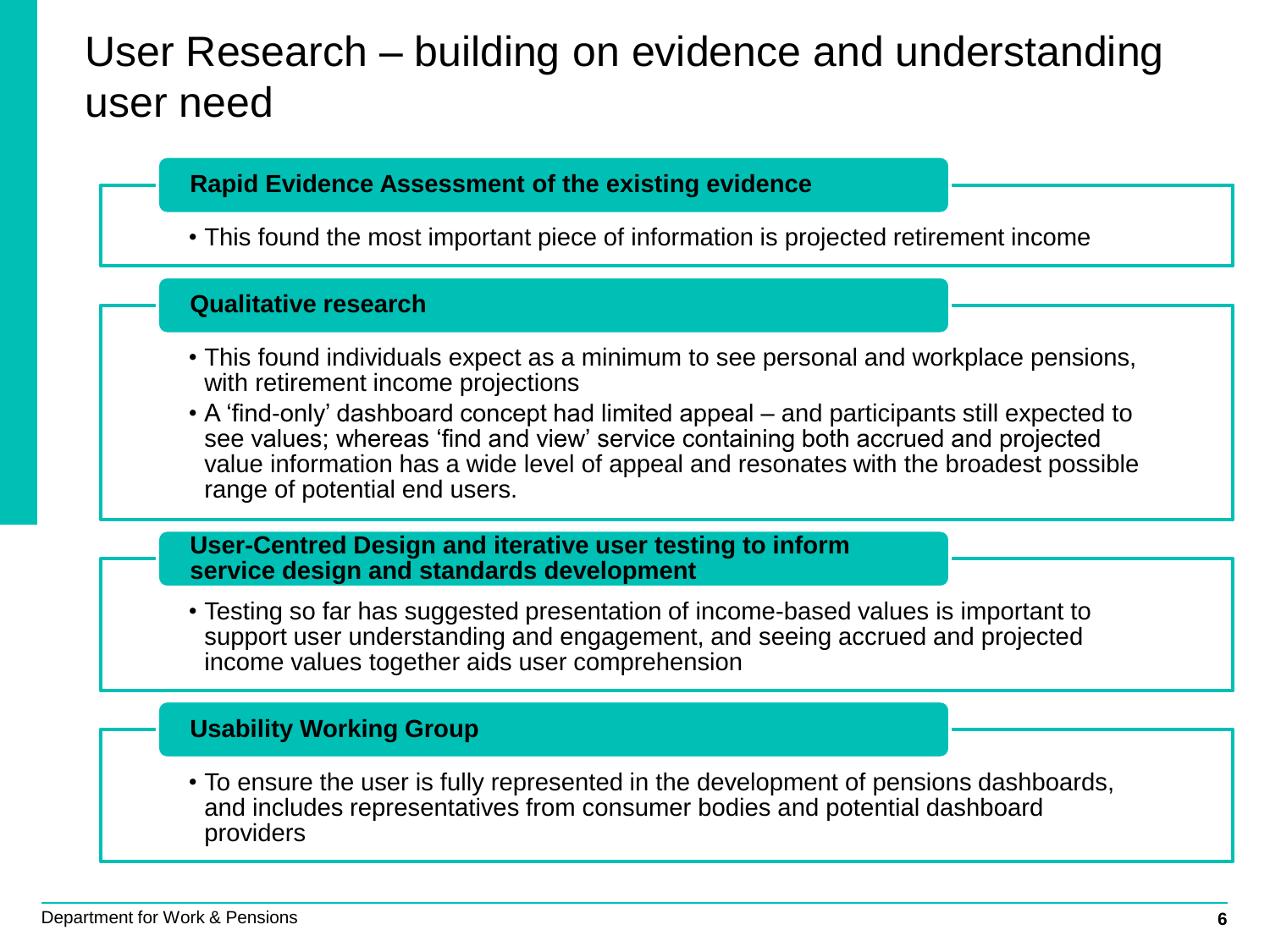## Data – introduction, find data and view data

There will be two types of data on dashboards: find data and view data.

**Find data** is personal data, provided by the individual, to the digital architecture, and sent to schemes by the Pension Finder Service. Schemes use this data to search their records for a match, and if successful, subsequently return view data.

**View data** consists of administrative data, signpost data, and value data.

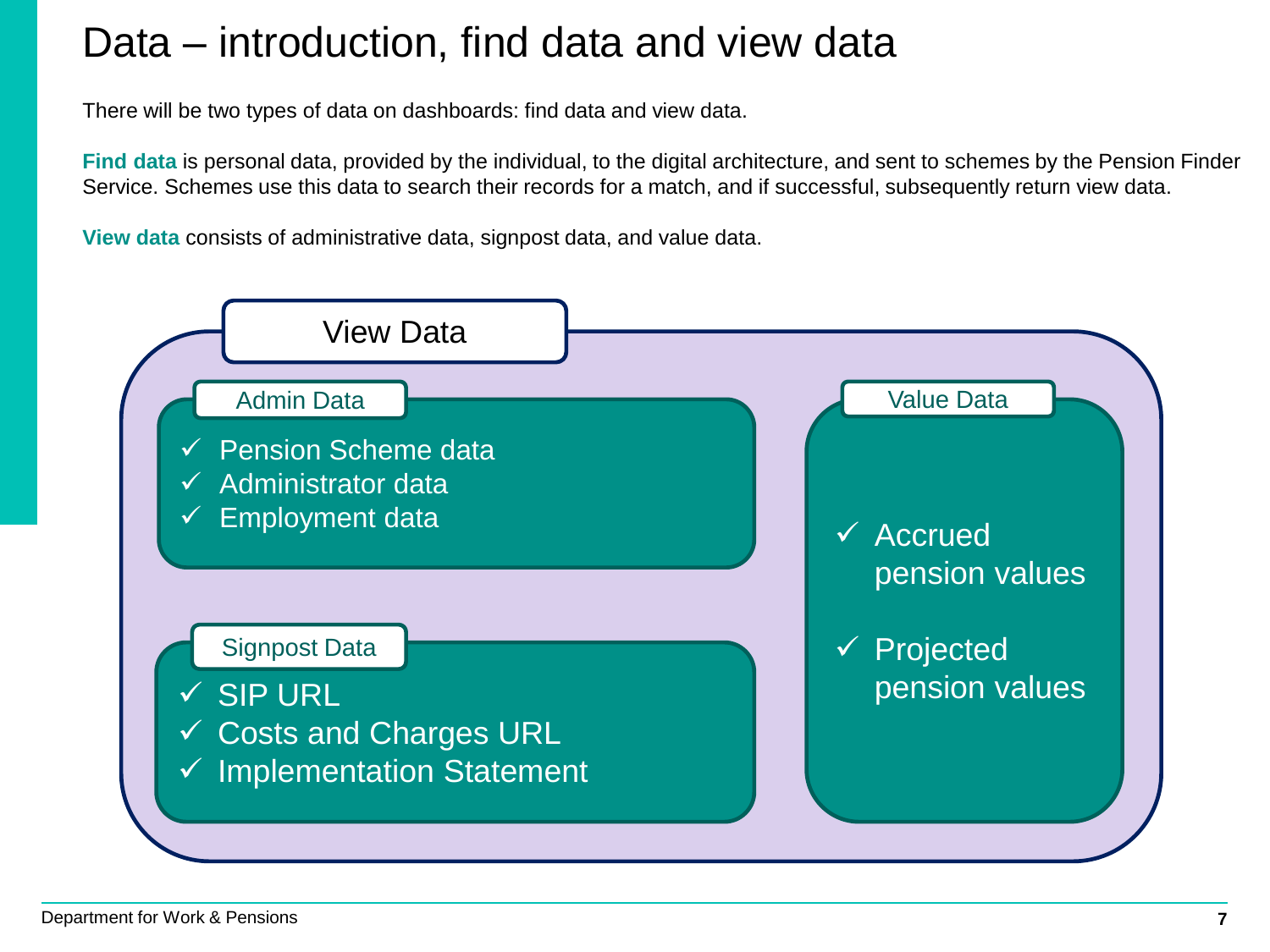## Value data – accrued and projected data requirements

**Accrued:** the amount of pension built up so far. Expressed as a pot and/or annualised amount.

**Projected:** an estimate of the value of a member's pension benefits at the individual's normal pension age. Expressed as a pot and/or annual income amount.

|                                                    | <b>Value</b>            |                         |                  |                         |  |
|----------------------------------------------------|-------------------------|-------------------------|------------------|-------------------------|--|
| <b>Scheme/member</b><br>type                       | <b>Accrued</b>          |                         | <b>Projected</b> |                         |  |
|                                                    | Pot                     | <b>Annualised</b>       | Pot              | <b>Annualised</b>       |  |
| <b>Money purchase</b><br>members                   | $\overline{\mathsf{M}}$ | $\blacktriangledown$    | $\Box$ If held   | $\triangledown$         |  |
| <b>Non-money</b><br>purchase - active<br>members   |                         | $\Delta$                |                  | $\overline{\mathsf{M}}$ |  |
| <b>Non-money</b><br>purchase -<br>deferred members |                         | $\overline{\mathbf{v}}$ |                  |                         |  |
| Cash balance -<br>active members                   | $\overline{\mathsf{M}}$ | $\blacktriangledown$    | $\bm \nabla$     | $\triangledown$         |  |
| Cash balance -<br>deferred members                 | $\blacktriangledown$    | $\blacktriangledown$    |                  |                         |  |
| <b>CDC</b> – active<br>members                     |                         | $\overline{\mathbf{M}}$ |                  | $\overline{\mathsf{M}}$ |  |
| CDC - deferred<br>member                           |                         |                         |                  | $\blacktriangledown$    |  |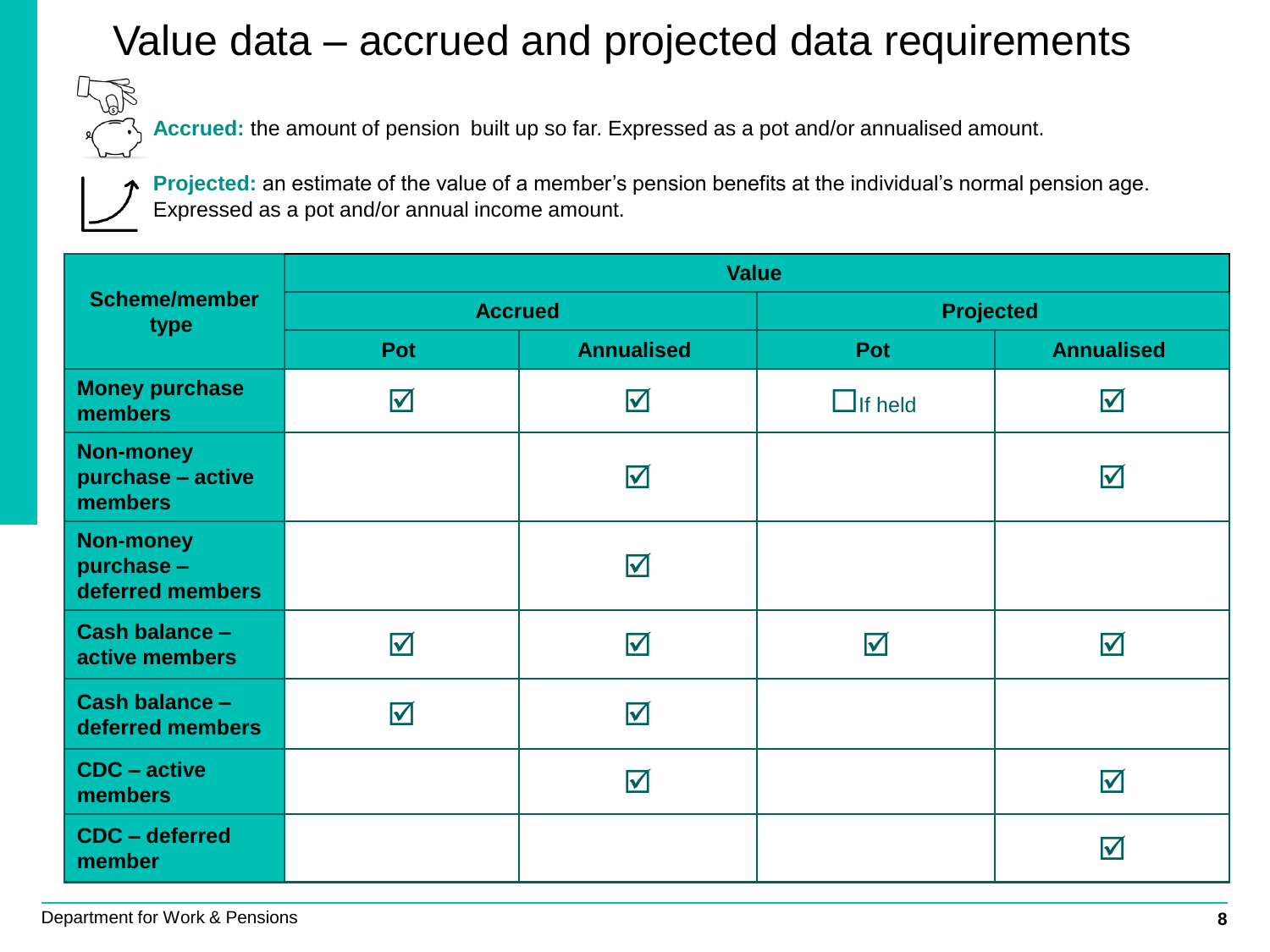## Data – Further details

#### **Methodology and exemptions**

- For **money purchase schemes**, the methodology for calculating projected, and annualised accrued values will follow updated ASTM1.
- These values, for these scheme members, will not become mandatory on dashboards until after the first statement has been produced after October 2023, to align with the introduction of updated ASTM1 guidance.
- Exemptions which mean money purchase schemes *don't* have to provide projections broadly follow existing practice in Disclosure, but schemes can still provide this information voluntarily.

#### **Hybrid schemes and benefits**

- Hybrid schemes offer both money purchase and non-money purchase benefits. If an individual has 2 separate benefits, then the scheme trustee or manager should return 2 separate values.
- Where 'hybrid benefits' are calculated with reference to money purchase and non-money purchase formulas, only the greater value should be provided.

#### **Public Service Pension Schemes**

- Are subject to the same data requirements as non-money purchase schemes.
- Where relevant, MaPS data standards will allow more than one value for the same entitlement to be displayed to reflect the McCloud remedy and Deferred Choice Underpin.

#### **State Pension**

- State Pension information to be provided on dashboards is:
	- The estimated amount of State Pension the individual may get at their State Pension age based on their current NI record;
	- A forecast of the amount of State pension at State Pension age.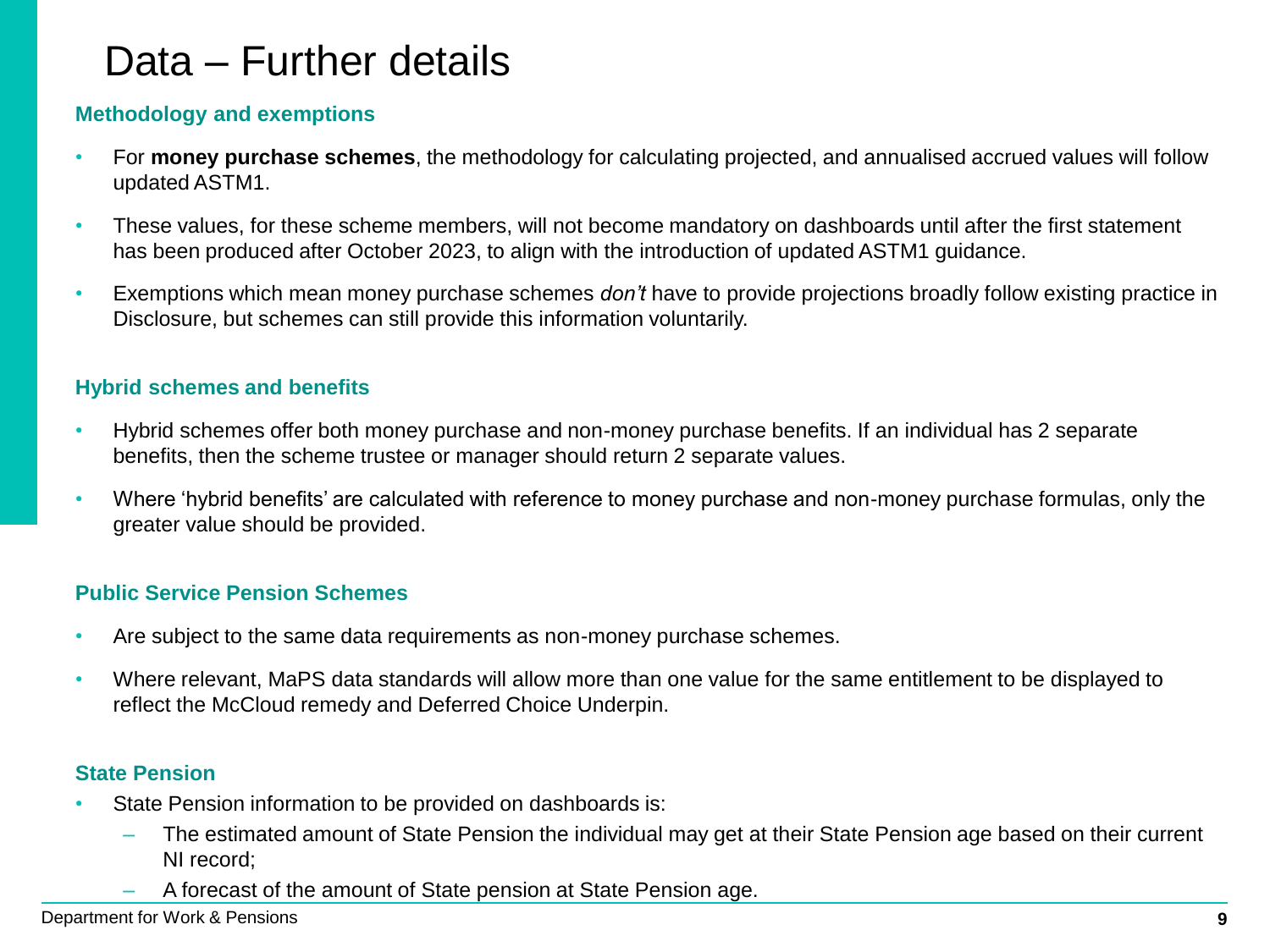## Find & View – Response times



#### **Response times**

We propose that value data returned to an individual should be from a value that has been generated for a benefit statement within the last 12 months or for another purpose but using the same methodology, within the last 12 months. If such a value has been generated, the expectation is that the data will be returned immediately

#### **Exceptions**

Where a relevant value has not been calculated or provided on a benefit statement within the last 12 months...

All pension schemes will have up to 3 days to return value data

Non money purchase schemes will have up to 10 days to return value data

Schemes offering hybrid benefits will also have up to 10 days

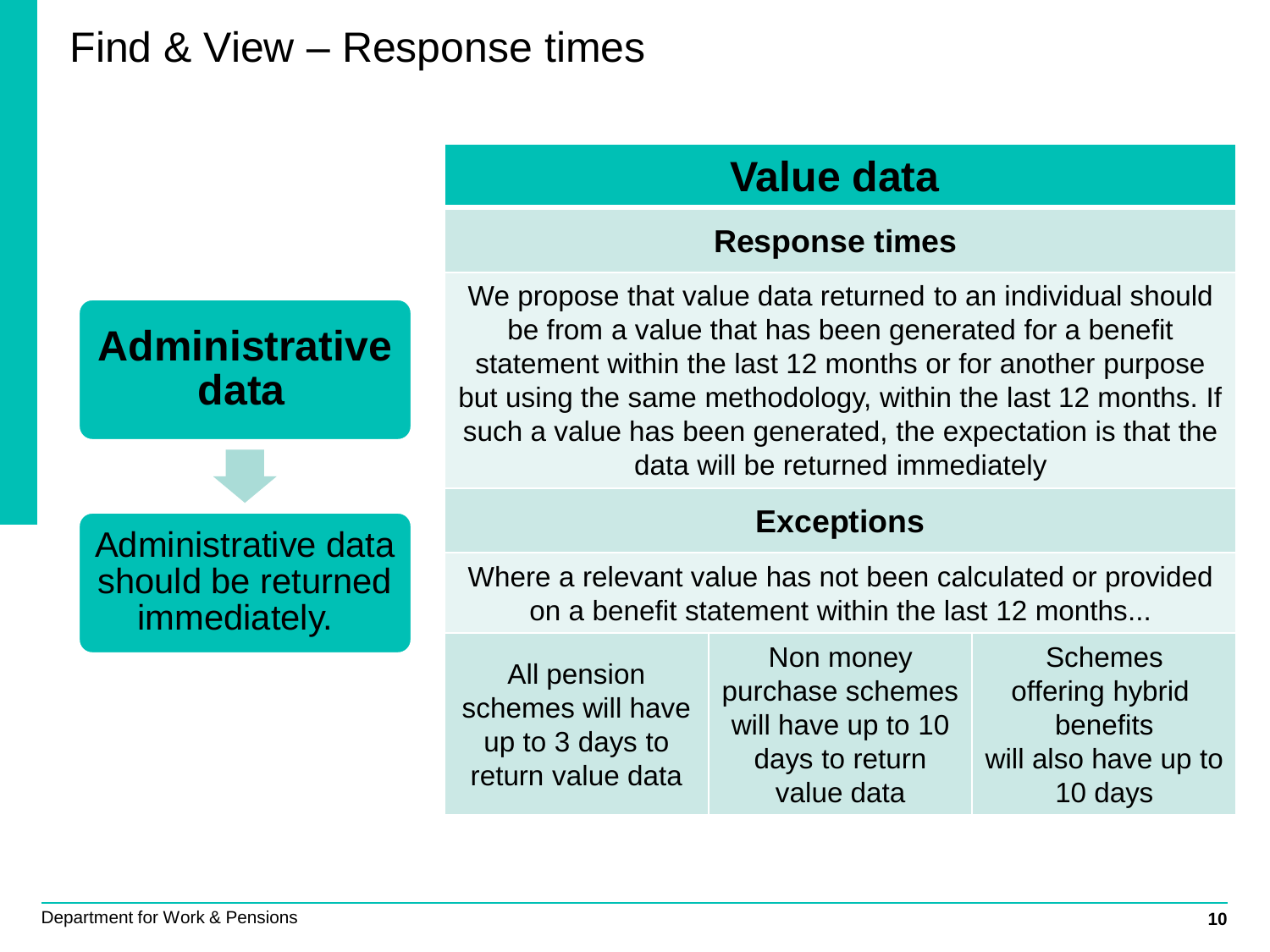#### **Connection**

- Schemes will have a connection window before their deadline.
- Schemes may connect early with the consent of MaPS
- Connection is not reversible (with some exceptions)
- Small and micro schemes may connect to the digital architecture voluntarily and bring themselves into scope of the Regulations

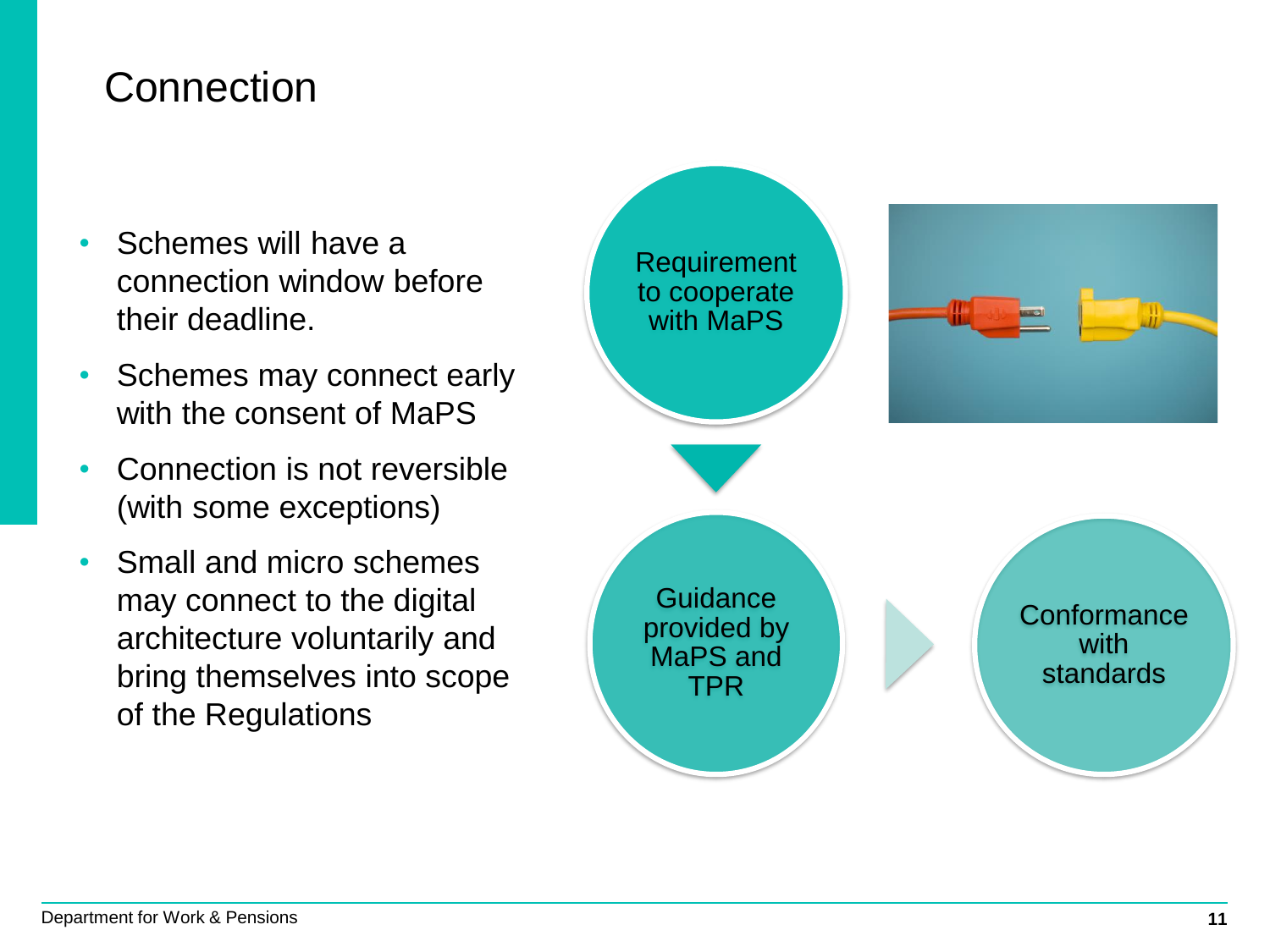## Staging – the sequencing of scheme connection

- We are proposing a phased approach to connecting different categories of schemes to the digital architecture. This is known as 'staging'.
- We are focused on maximising coverage in as short a timescale as possible while ensuring our approach is deliverable.
- The point at which dashboards are launched publicly is what the PDP has termed the 'Dashboards Available Point.'
- Information on State Pensions will be included on dashboards from day one of launch.

| <b>Priority staging objectives</b>                   |  |  |  |
|------------------------------------------------------|--|--|--|
| Pace                                                 |  |  |  |
| Deliverability for industry                          |  |  |  |
| Deliverability for the regulators (TPR and FCA)      |  |  |  |
| Deliverability for the Pensions Dashboards Programme |  |  |  |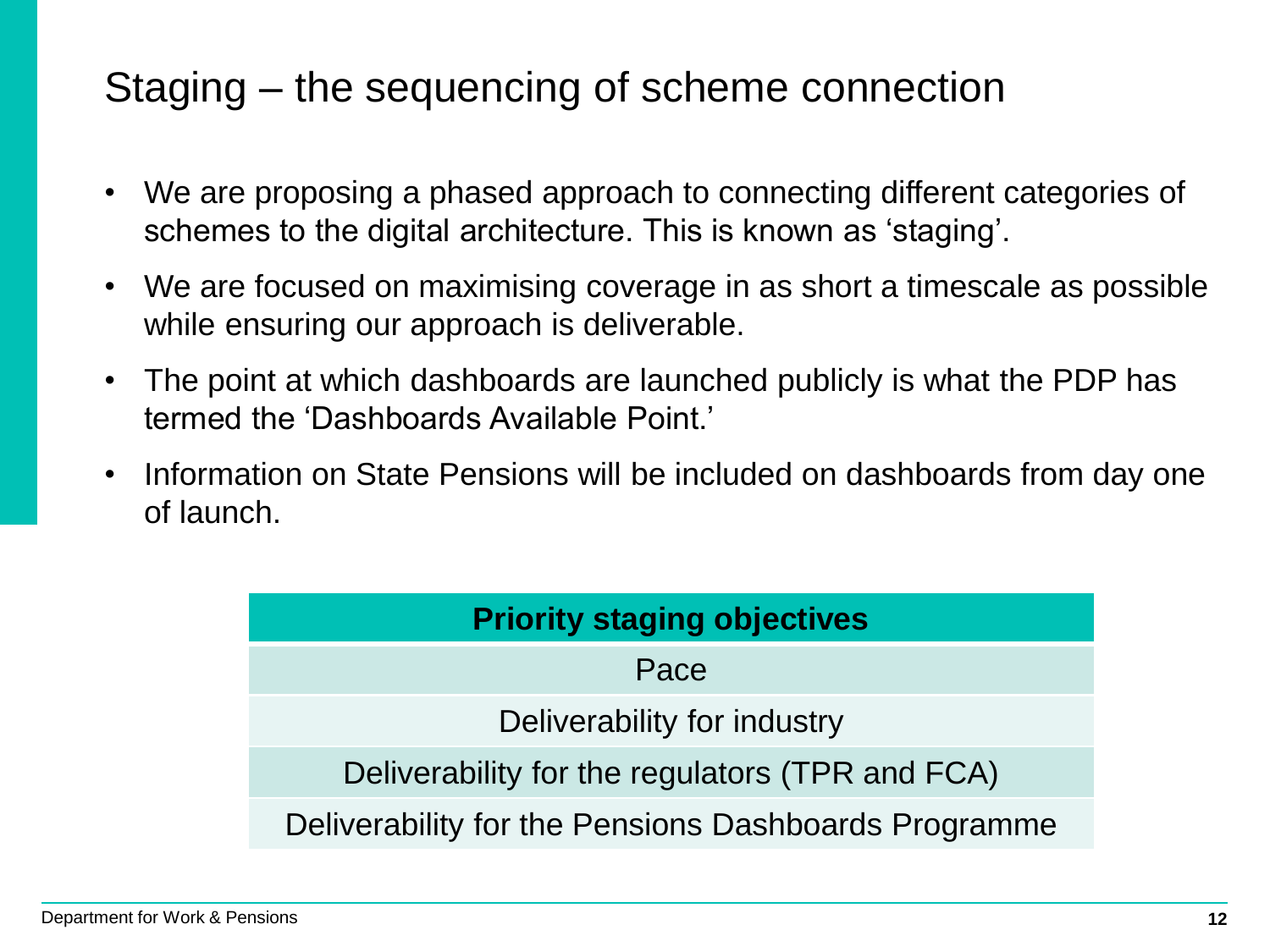## Staging timeline

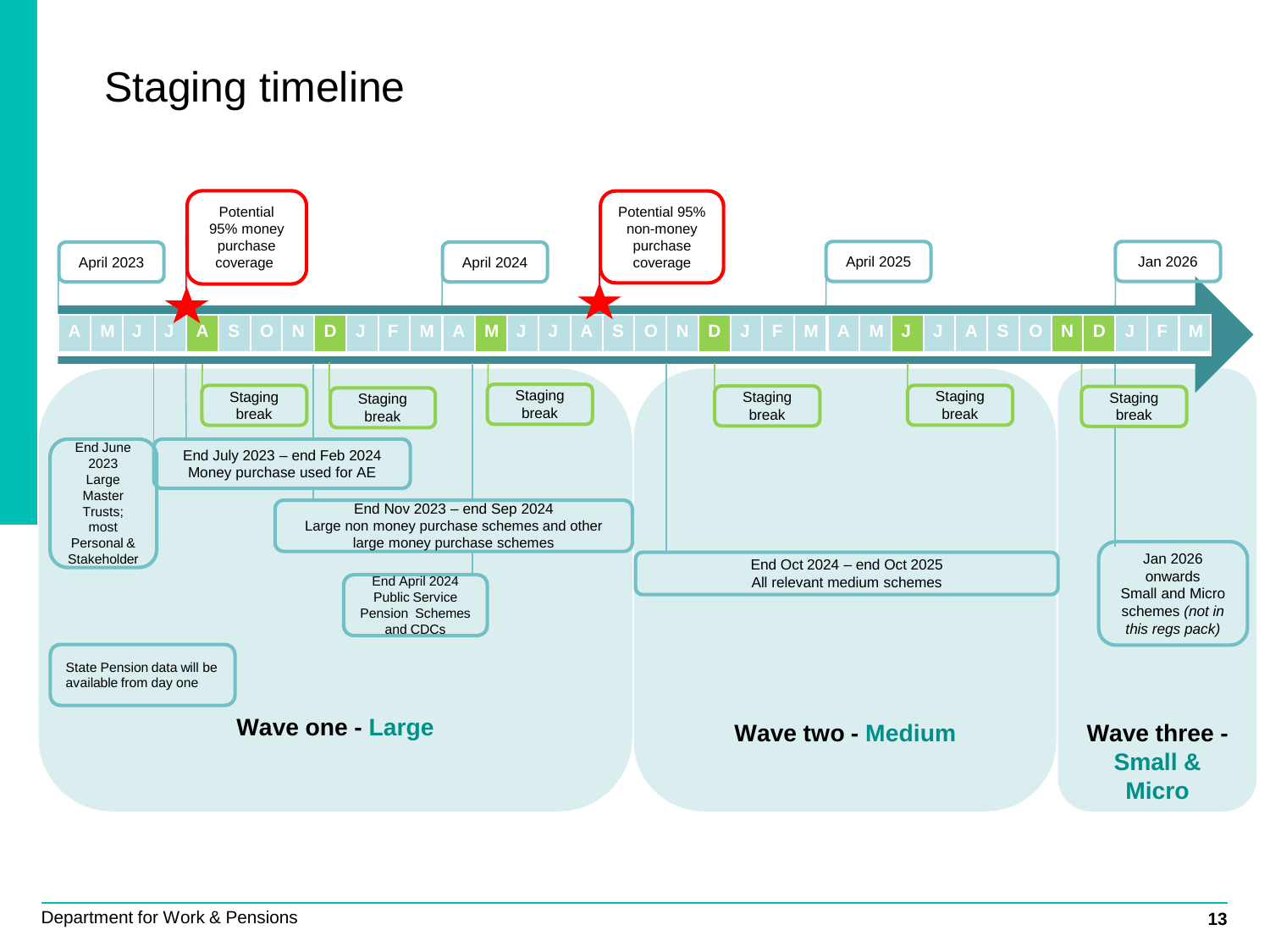## Staging – other considerations and deferral

#### **Further staging considerations**

- Data quality
- Non-money purchase (DB) schemes
- Public Service Pension Schemes (PSPS)

#### **Applications to defer deadline**

- In limited circumstances, the DWP Secretary of State could grant deferrals to individual schemes for their staging deadline if they had existing plans to change administrator which conflicted with their staging deadline.
- The Secretary of State may grant a deferral only once and for a period of no more than 12 months.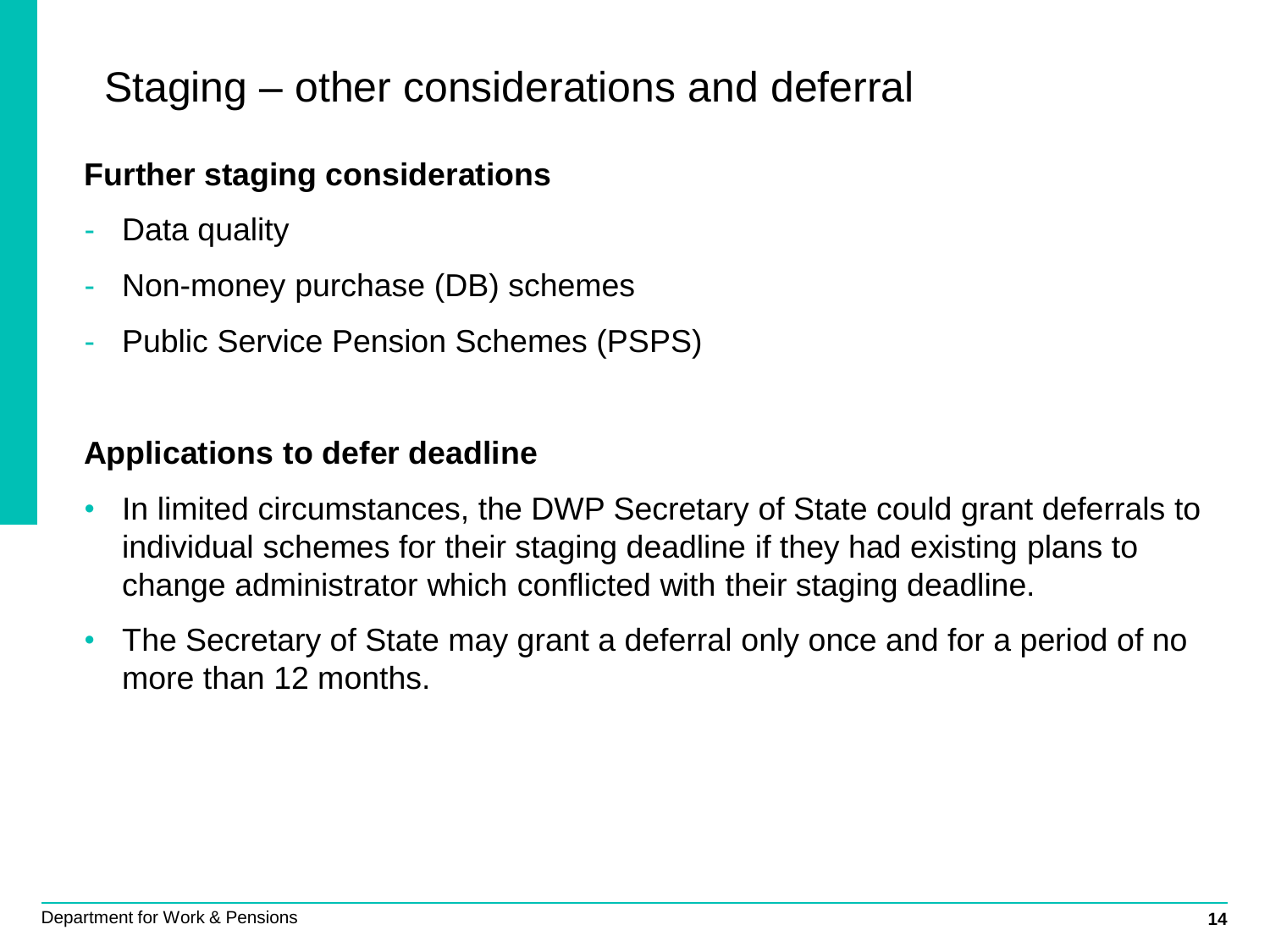## Compliance & Enforcement

| <b>Compliance Notice</b>                                                                                                                                                                                              | <b>Third Party Compliance</b><br><b>Notice</b>                                                                                                                                                                                                                                            | <b>Penalty Notice</b>                                                                                                                                                                                                                                                         |
|-----------------------------------------------------------------------------------------------------------------------------------------------------------------------------------------------------------------------|-------------------------------------------------------------------------------------------------------------------------------------------------------------------------------------------------------------------------------------------------------------------------------------------|-------------------------------------------------------------------------------------------------------------------------------------------------------------------------------------------------------------------------------------------------------------------------------|
| Can be issued by TPR<br>to trustees or<br>managers of<br>occupational pension<br>schemes for breach of<br>the Regulations.<br>Non-compliance with a<br>compliance notice may<br>lead to issuing of<br>penalty notice. | May be issued if TPR<br>$\bullet$<br>is of the opinion that a<br>breach of the<br>Regulations by a<br>trustee or manager<br>has been caused by a<br>third party.<br>Non-compliance with a<br>$\bullet$<br>third party compliance<br>notice may lead to<br>issuing of a penalty<br>notice. | • Up to a maximum of<br>£5,000 for an<br>individual, or £50,000<br>in other cases.<br>• TPR may issue<br>multiple penalty<br>notices in one<br>document if there have<br>been multiple<br>breaches of the<br>Regulations.<br>Issued at the<br>$\bullet$<br>discretion of TPR. |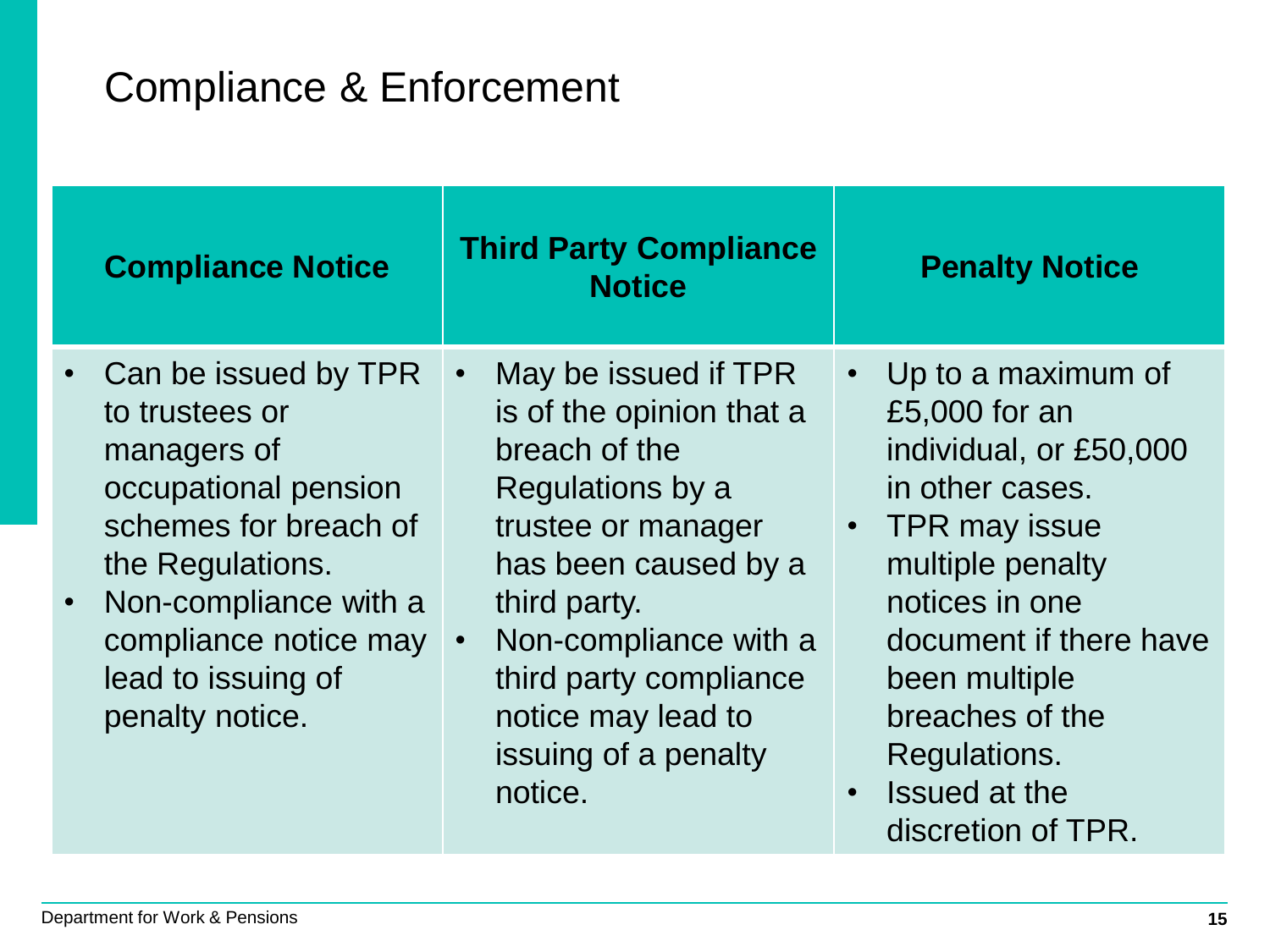## Consumer protection and pensions dashboards

- Consumer protection has been at the heart of pensions dashboards throughout. The design of the ecosystem and the standards aim to ensure that consumers are protected from the perspective of data security.
- There are three overarching design principles which underpin our approach to pensions dashboards with an aim of maximising consumer protection:

Put the individual at the heart of the process by giving people access to clear information online.

Ensure individuals' data is secure, accurate and simple to understand, minimising the risks to the consumer and the potential for confusion.

Ensure that the individual is always in control over who has access to their data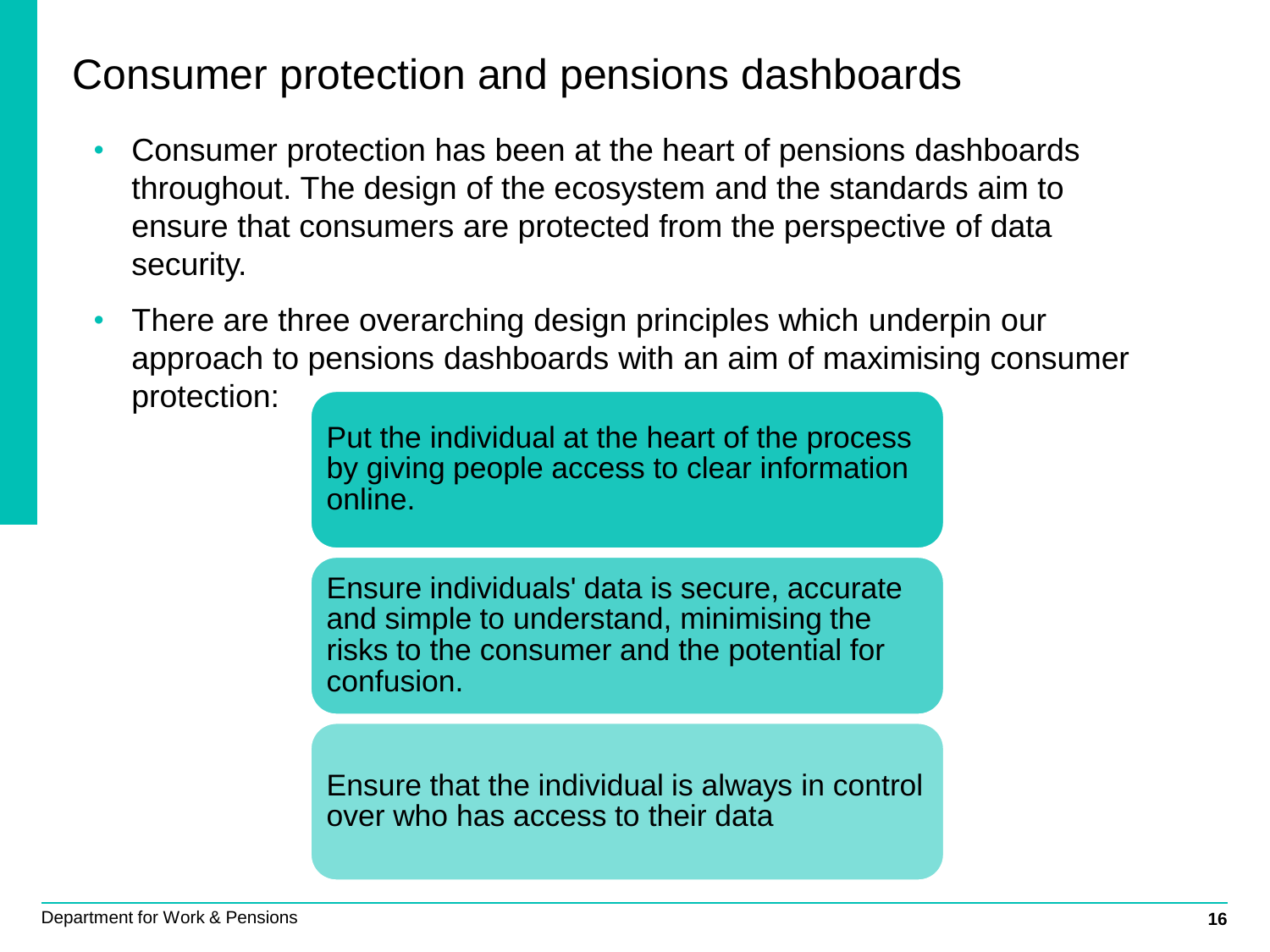#### How the view data and state pension data will be displayed

The individual is always in control of who has access and can view their data.

QPDS will be required to display the view data and state pension data as soon as it is received.

Consent is required by the individual to issue a find request. Consent is then required by the individual to see the view data and state pensions data.

The messaging surrounding the values is critical in ensuring individuals understand what the values mean.

They will also be required to display this information in accordance with design standards which will be set out by MaPS.

**Department for Work & Pensions and Contract Contract Contract Contract Contract Contract Contract Contract Contract Contract Contract Contract Contract Contract Contract Contract Contract Contract Contract Contract Contra**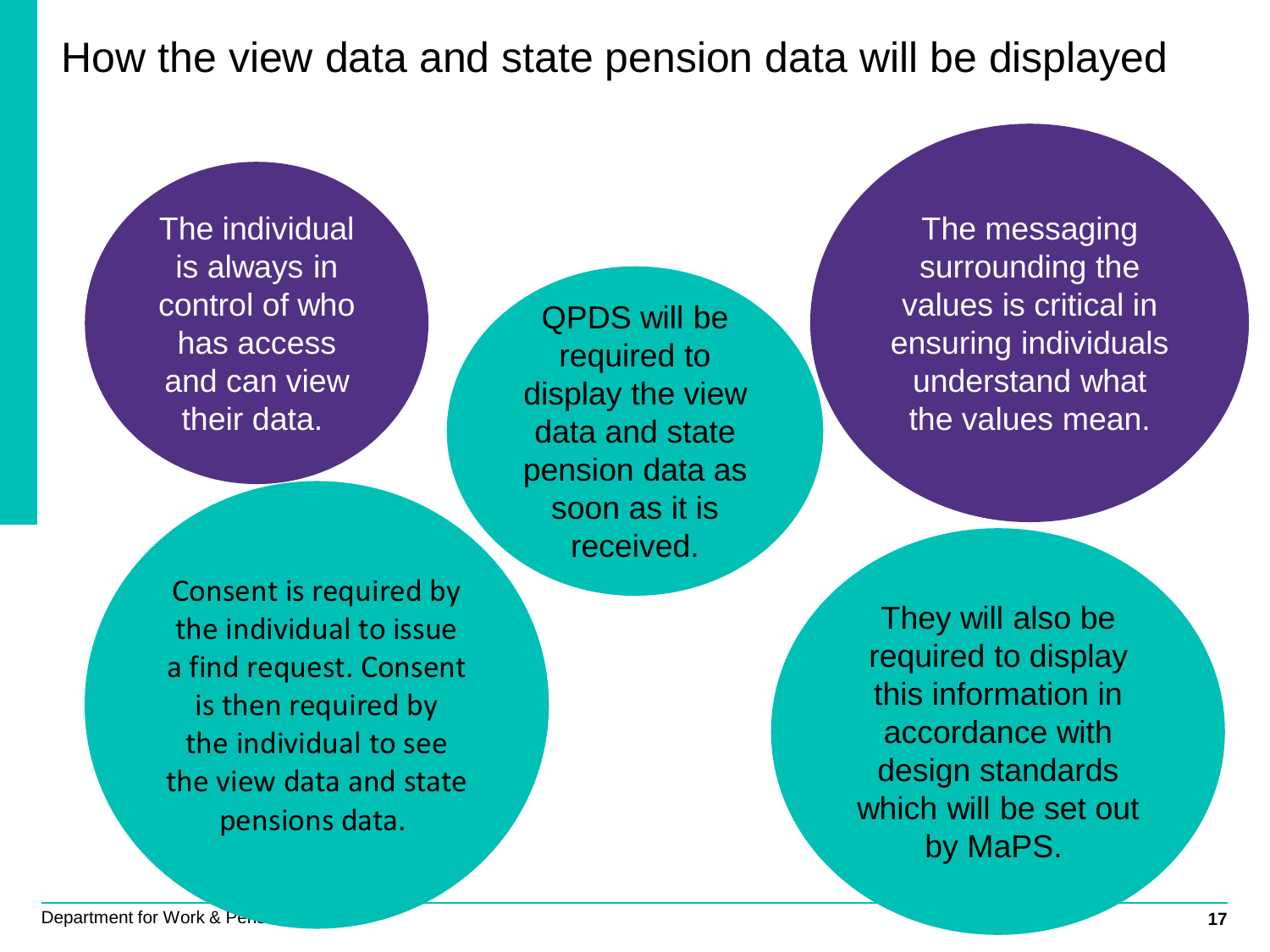## Dashboard Functionality

Dashboards will not be able to offer any functionality which enables transactions.

#### **Delegated** access

• QPDS may offer delegated access and these delegates will only be to defined groups who are appropriately qualified.

#### Manipulation of data

• Ensuring the view data is displayed in accordance with design standards assures that the data is not manipulated.

#### Data export

• We are keen to hear the views of potential users and providers of dashboards on this issue.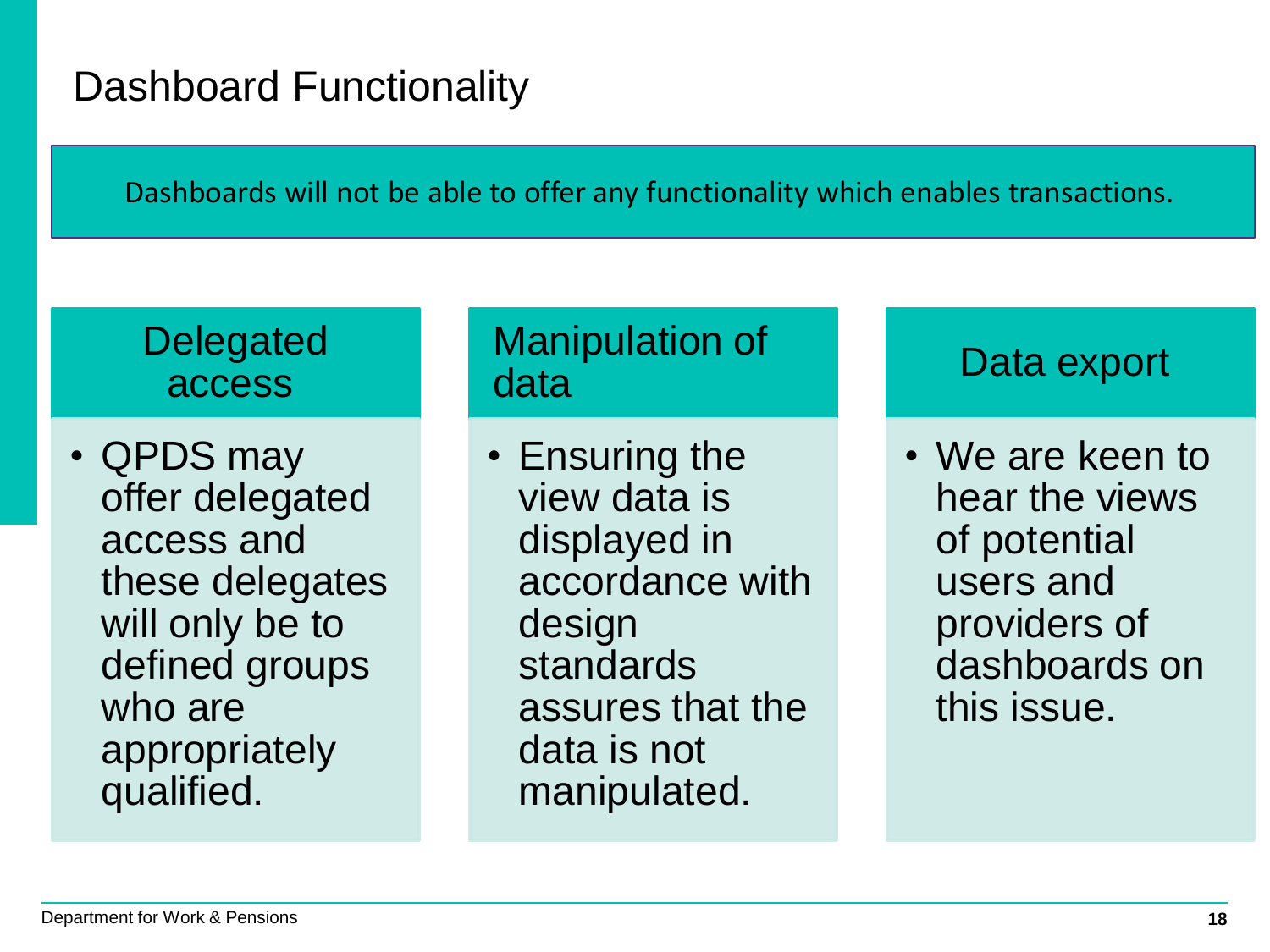## Overview – standards: What are they and oversight of standards

#### What are standards?

• Standards will provide further detail on how both pension schemes and QPDSs must comply with their legislative duties. They provide a greater level of technical or operational detail that would not be appropriate to outline in Regulations.

Why are they important?

- Compliance with standards is mandatory because:
- Failure to comply could pose a risk to the security of the dashboard ecosystem; or
- Compliance is essential to ensure that dashboards are delivered successfully and dashboard users are provided with the right information, presented in the right manner.

Oversight and approval

- We propose that the DWP Secretary of State will have oversight powers.
- The Regulations would require the Secretary of State to approve the first set of standards and subsequent iterations containing amendments that are more than minor technical changes.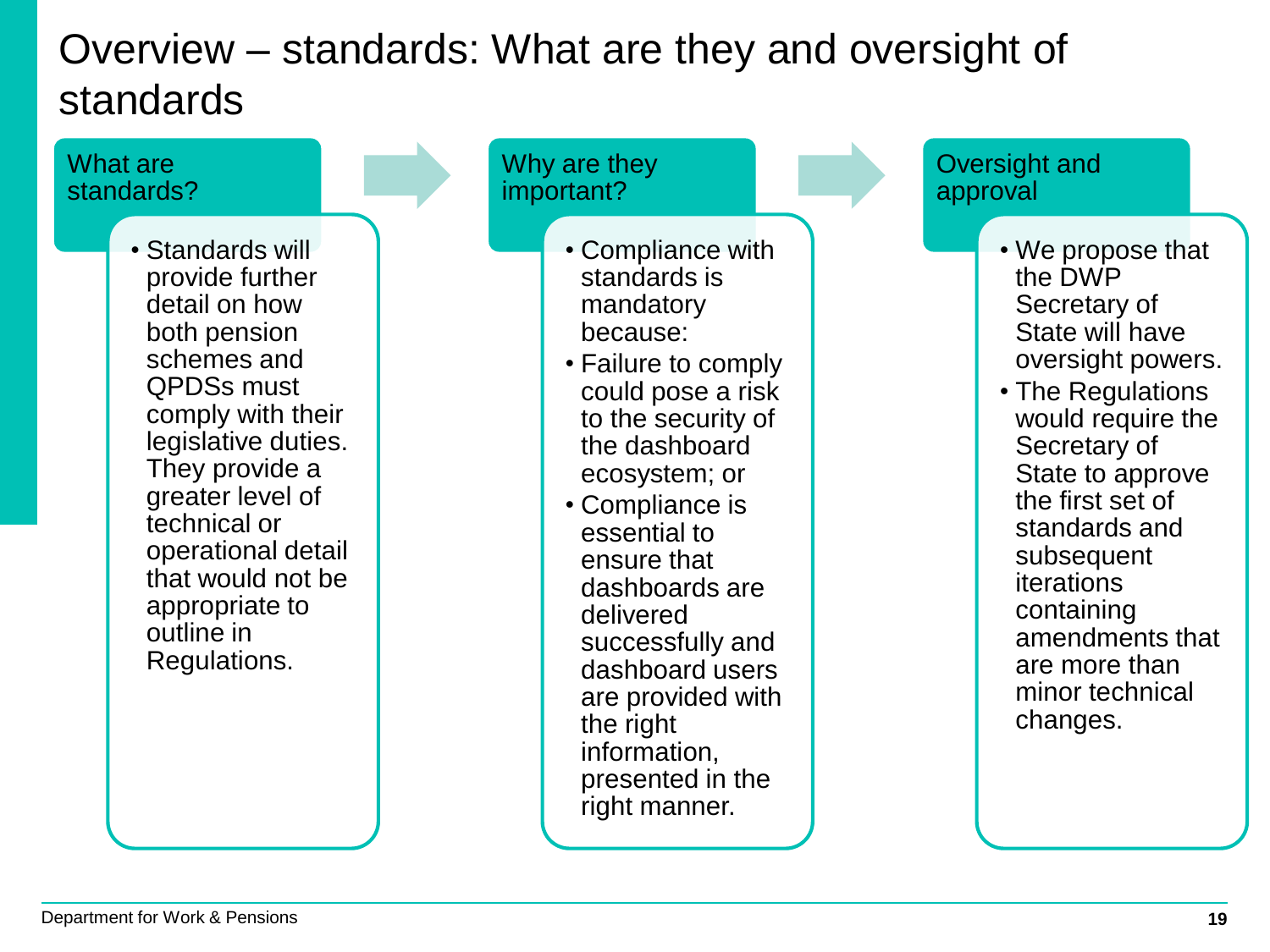### Supplementary information

- **Financial Reporting Council consultation on AS:TM1**  expected to be published later this month
- **FCA consultation on rules for personal pension providers**  expected to be published shortly
- **Regulated Activity Order**
- **Standards publications**  drafts and scope now available on the Pensions Dashboards Programme's website
- **TPR consultation on Compliance & Enforcement policy**
- **Data Protection Impact Assessments**  MaPS and DWP
- **Regulatory Impact Assessment**